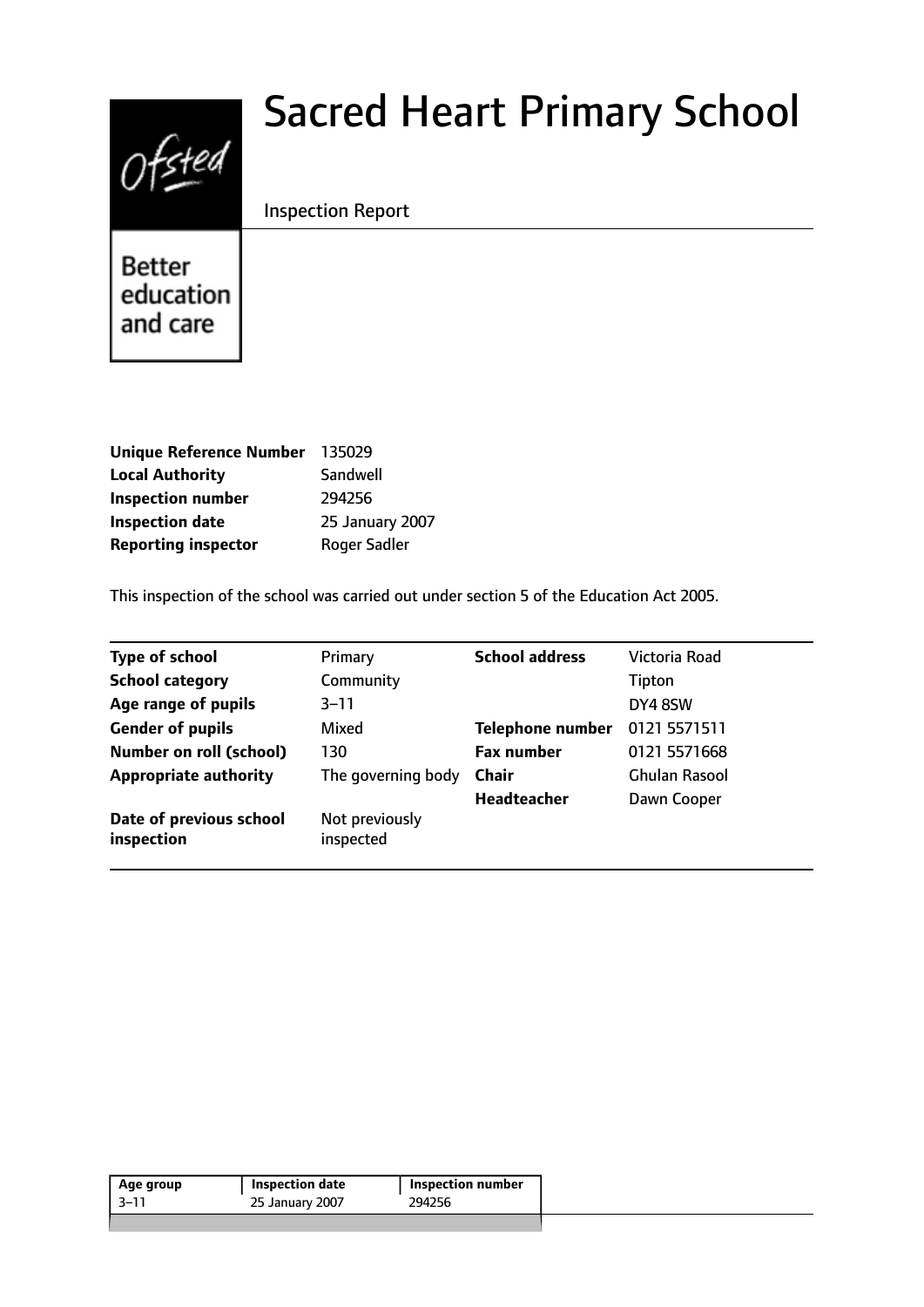© Crown copyright 2007

Website: www.ofsted.gov.uk

This document may be reproduced in whole or in part for non-commercial educational purposes, provided that the information quoted is reproduced without adaptation and the source and date of publication are stated.

Further copies of this report are obtainable from the school. Under the Education Act 2005, the school must provide a copy of this report free of charge to certain categories of people. A charge not exceeding the full cost of reproduction may be made for any other copies supplied.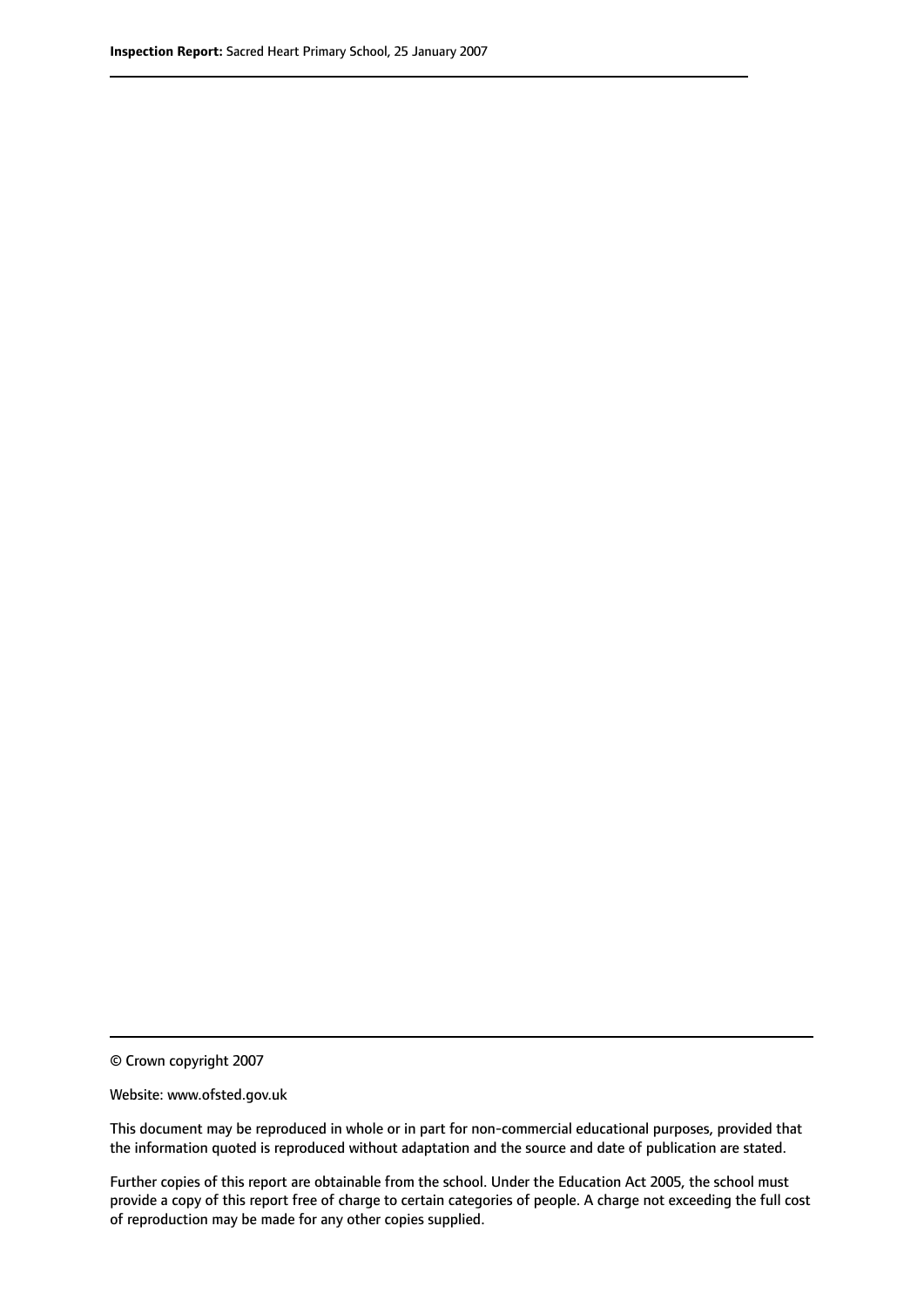# **Introduction**

The inspection was carried out by two Additional Inspectors.

# **Description of the school**

The school was opened as a community primary school in September 2005 after 80 years as a Catholic primary school. Pupils are taught in four classes, with the youngest children in a 'mornings only' Nursery. The vast majority of pupils are from families with Pakistani or Bangladeshi backgrounds and do not speak English as their main language at home. An average proportion of pupils have learning difficulties. The school is situated in an area of considerable economic disadvantage.

#### **Key for inspection grades**

| Grade 1 | Outstanding  |
|---------|--------------|
| Grade 2 | Good         |
| Grade 3 | Satisfactory |
| Grade 4 | Inadequate   |
|         |              |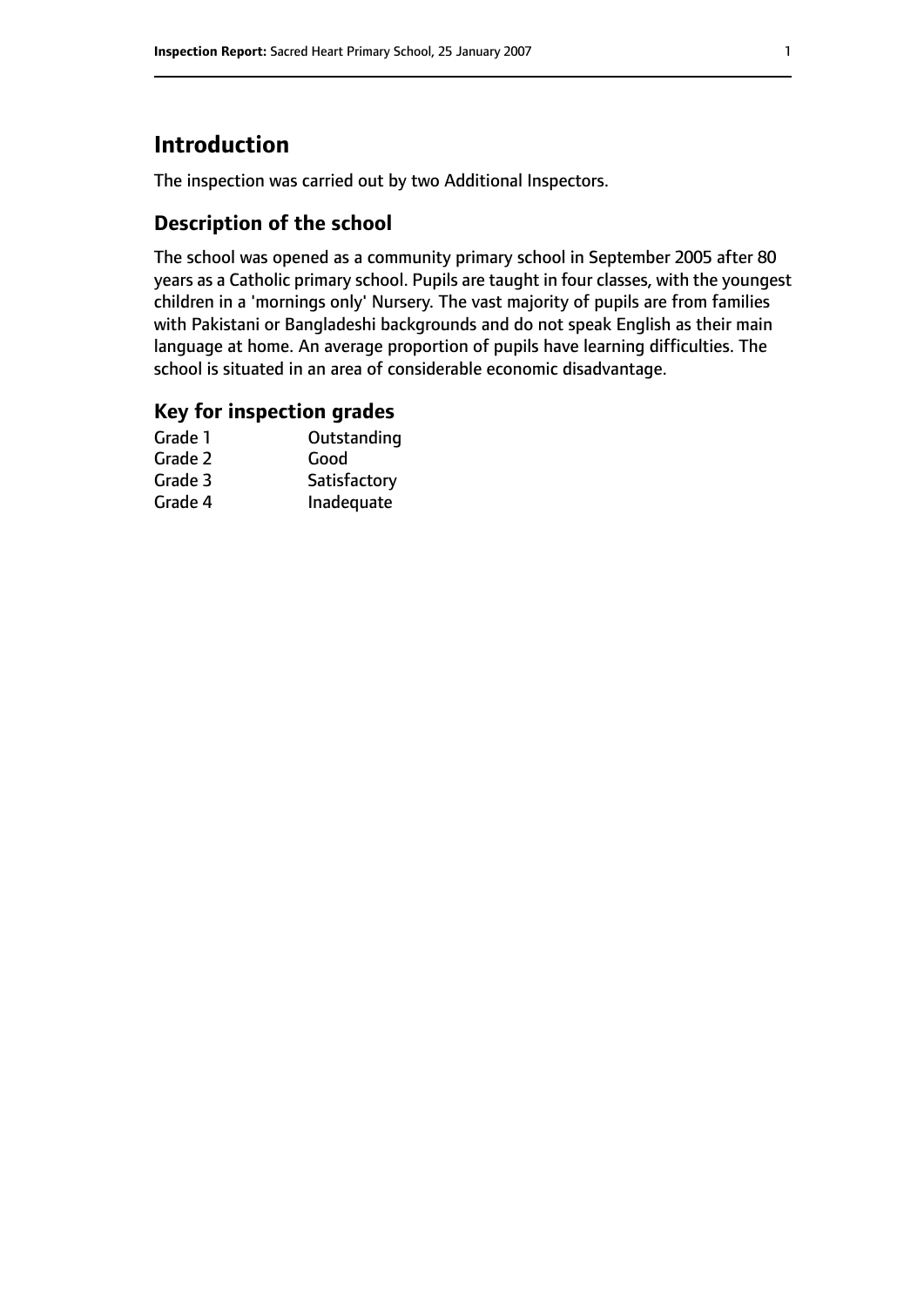# **Overall effectiveness of the school**

#### **Grade: 2**

This is a good school with some outstanding features. Outstanding leadership and management have ensured that teaching is good and steadily improving so that all pupils achieve well and make good progress. Children start Nursery and Reception with knowledge and skill levels well below what is nationally expected, with low skills in English. By the end of the Foundation Stage, although most pupils attain well below national expectations, good provision ensuresthat they progress well and are becoming confident in their understanding of English. Pupils make good progress in Years 1 and 2 and achieve well but standards remain about a year behind national averages by the age of seven. Teaching is good overall and outstanding in Years 5 and 6. Throughout the school, teachers have good subject knowledge and help pupils make good progress. In all but the top class, pupils sometimes do not evaluate their own and others' work sufficiently, because teachers miss chances to establish clearly what a good piece of work should look like. Care, guidance and support are outstanding and teaching assistants make a strong contribution to pupils' learning. The school assesses and checks the progress and personal development of each pupil meticulously. Assessment information is used carefully to help each pupil achieve well. Pupils at risk of underachieving are identified early and special programmes are provided to help them catch up and do their best. Pupils continue to make good progress in Years 3 and 4. In Years 5 and 6, pupils' growing confidence and skills in English and outstanding teaching help them to make rapid progress and achieve average standards. Although Year 6 test results were below average in 2006, many pupils in that year group found learning hard. 2005 test results were in line with national averages and school assessment information and inspection evidence indicates that the current Year 5 and 6 pupils are on track to attain national expectations in English, mathematics and science. The curriculum is good, as it meets the needs of all pupils and helps them achieve well.

Pupils' personal development and well-being are good. They thrive in an atmosphere of care and consideration that adults consistently show towards them. Although pupils enjoy school, attendance levels are well below average owing to extended visits abroad by a few pupils, and this slows the progress of those involved. Pupils are courteous, concentrate well and work hard. Their behaviour is good and they show consideration for others' safety and feelings. The school's increasing emphasis on exercise and healthy eating is helping pupils adopt healthy lifestyles.

Governors, staff and pupils are effectively involved in making important decisions about the school and parents are carefully consulted. All parents who responded through the Ofsted questionnaire are fully supportive of the school. Excellent leadership and management give the school outstanding capacity to continue to improve further.

#### **What the school should do to improve further**

• Help pupils understand how to assess and improve specific aspects of their work in line with the best practice in Years 5 and 6.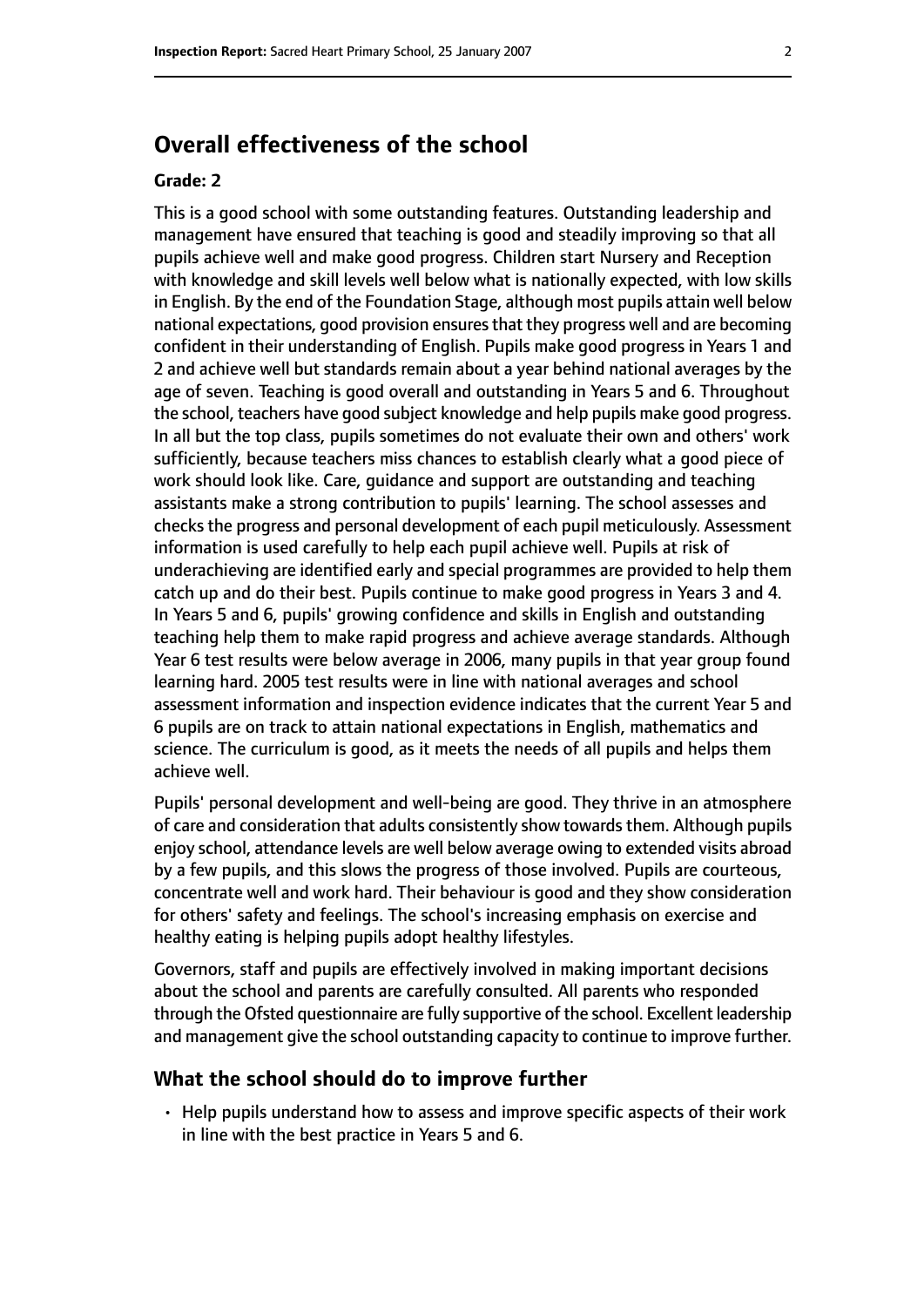• Improve attendance and reduce the effect on the learning of the few pupils who take extended absence during term time.

# **Achievement and standards**

#### **Grade: 2**

Overall, pupils' achievement is good. They make good progress and attain standards in line with the national average by the age of 11.

Children make good progress in Nursery and Reception and good provision helps them develop confidence in understanding English by the time they enter Year 1. However, most remain well below national expectations in all areas of learning by the time they move into Year 1. In Years 1 and 2, pupils progress well but leave Year 2 around a year behind the national average. The school ensures that those who are behind are given very good support, often by teaching assistants, and this helpsthem continue to make good progress in Years 3 and 4. By Year 5, pupils are becoming much more skilled and confident in their reading and writing and this helps them make faster progress in all subjects. The school has set ambitious targets in English and mathematics for pupils currently in Years 5 and 6. Because of outstanding teaching, most pupils are on track to attain national expectations and an average proportion of pupils to attain the higher levels. The school has recognised that investigative work and problem solving is a weaker aspect of mathematics, and the staff as a whole are working well to improve this. Writing standards are improving as teachers ensure that pupils are given good chances to use and develop their writing skills in other subjects. Because teachers hold high expectations, pupils present their work well.

The school accurately assesses learning difficulties and carefully tailors teaching and the use of teaching assistants to ensure that the needs of pupils are met. This helps those pupils who find learning hard to make good progress and achieve well.

### **Personal development and well-being**

#### **Grade: 2**

Every child clearly matters in this school. Pupils are very happy, and one spoke for them all saying, 'I like school because the teachers are fair and I have friends'. Consequently, they work hard and behave well. Even though pupils clearly enjoy school, attendance is well below average owing to some families taking children on extended visits abroad during term time. This disrupts the learning and slows the progress of the pupils concerned. The school ensures pupils understand how to be healthy. Fruit and water are available and pupils are keen to participate in physical activities, including sports, aerobics and karate. Pupils say they feel safe in school and that bullying is very rare. They are confident that any concerns are swiftly dealt with. The school has strong links with the local high school for sports and information and communication technology. These links help pupils move to the next stage of their education confidently. Their good personal development and confidence in English and mathematics prepare them well for the world of work. Pupils' spiritual, moral, social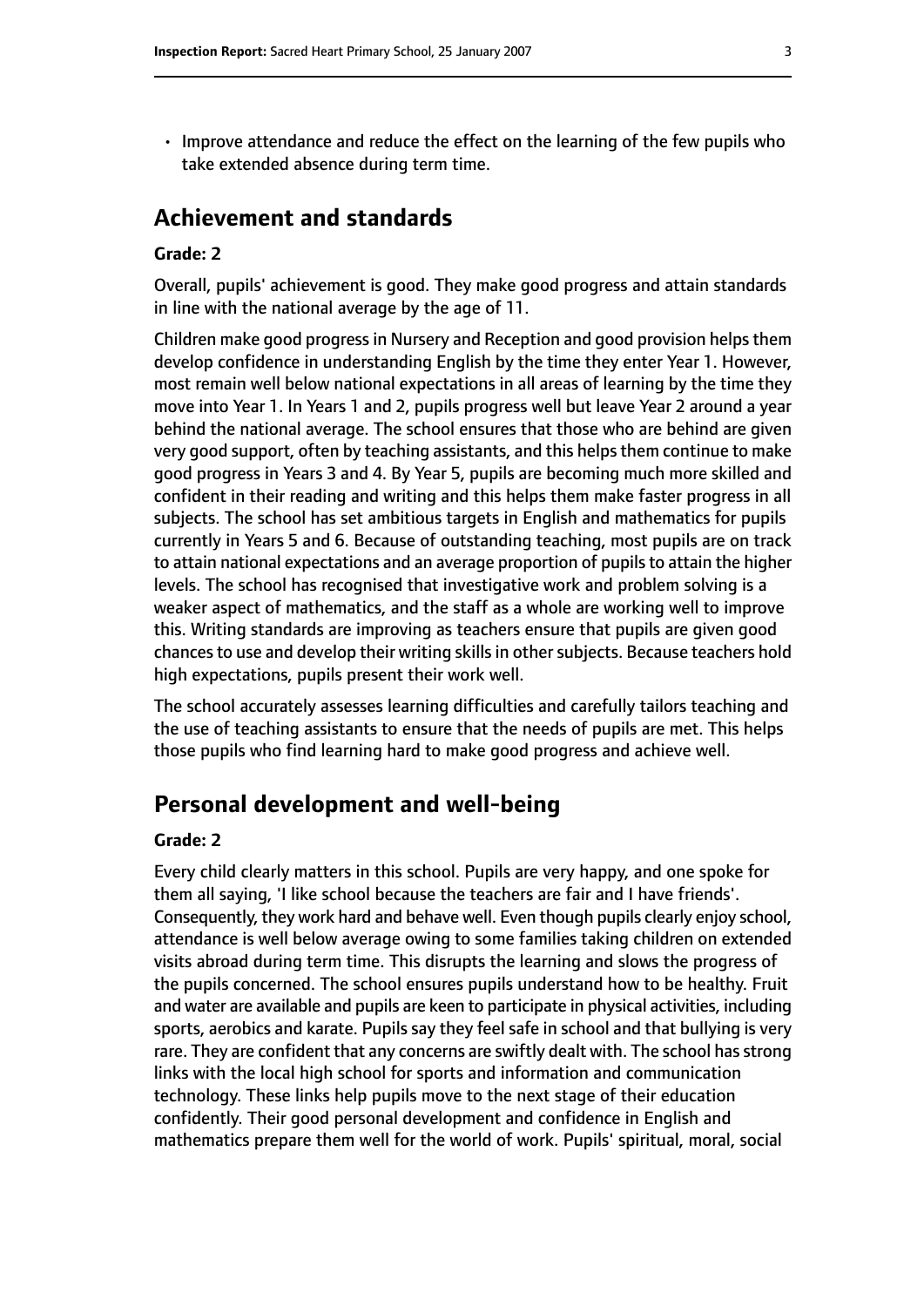and cultural development is good. They learn to respect other faiths and cultures, and participate in local arts events. Pupils particularly love attending performances at the theatre. The school councillors are proud of their fundraising efforts for charity and to provide equipment 'to make the playground better'. Pupils willingly tidy the classrooms and the playground and are keen to participate in the current recycling project, so making valuable contributions to their community.

# **Quality of provision**

#### **Teaching and learning**

#### **Grade: 2**

Teaching and learning are good overall. Teachers have confident subject knowledge and use this well to ensure that direct teaching to the whole class is clear and interesting. Staff use interactive whiteboards confidently in their teaching and this often adds interest and clarity to lessons. Teachers work in close cooperation with teaching assistants. They plan lessons well and ensure that all pupils' needs are met and that work is very carefully tailored to meet the learning needs of each individual. Pupils with learning difficulties enjoy lessons and make good progress because staff provide consistently good support for their learning. Higher attaining pupils enjoy the challenge of undertaking more difficult work and are enjoying the school's increasing emphasis on investigative and problem-solving work. Teaching and learning in Years 5 and 6 are outstanding and help pupils make rapid progress to reach national standards by the age of eleven. Expectations are high and opportunities to develop language skills, by working in pairs, are frequently provided. In most classes chances are sometimes missed to give pupils clear guidance on how to assess their own and others' work. This is not the case in Years 5 and 6, where pupils show an impressive awareness of where and how they need to improve their work.

#### **Curriculum and other activities**

#### **Grade: 2**

The curriculum is effectively adapted to the different needs of all learners, so all pupils progress well. Knowledgeable and skilled teaching assistants make a strong contribution to the good progress made by pupils with learning difficulties and disabilities and those at an early stage of learning English. As the majority of pupils enter school with very limited knowledge of English, the school appropriately places strong emphasis on ensuring pupils learn to speak, listen, read and write in English so that, by the time they leave Year 6, they are at or above national standards. The staff make learning interesting and enjoyable and pupils develop key skills such as literacy and information and communication technology in other subjects. Reception children, for example, learned to write letters and make models linked to the visit of 'the animal man' who brought live animals into school. The school provides a rich range of experiences through working with professional sportsmen and musicians. Pupils enjoy and benefit from an annual residential visit.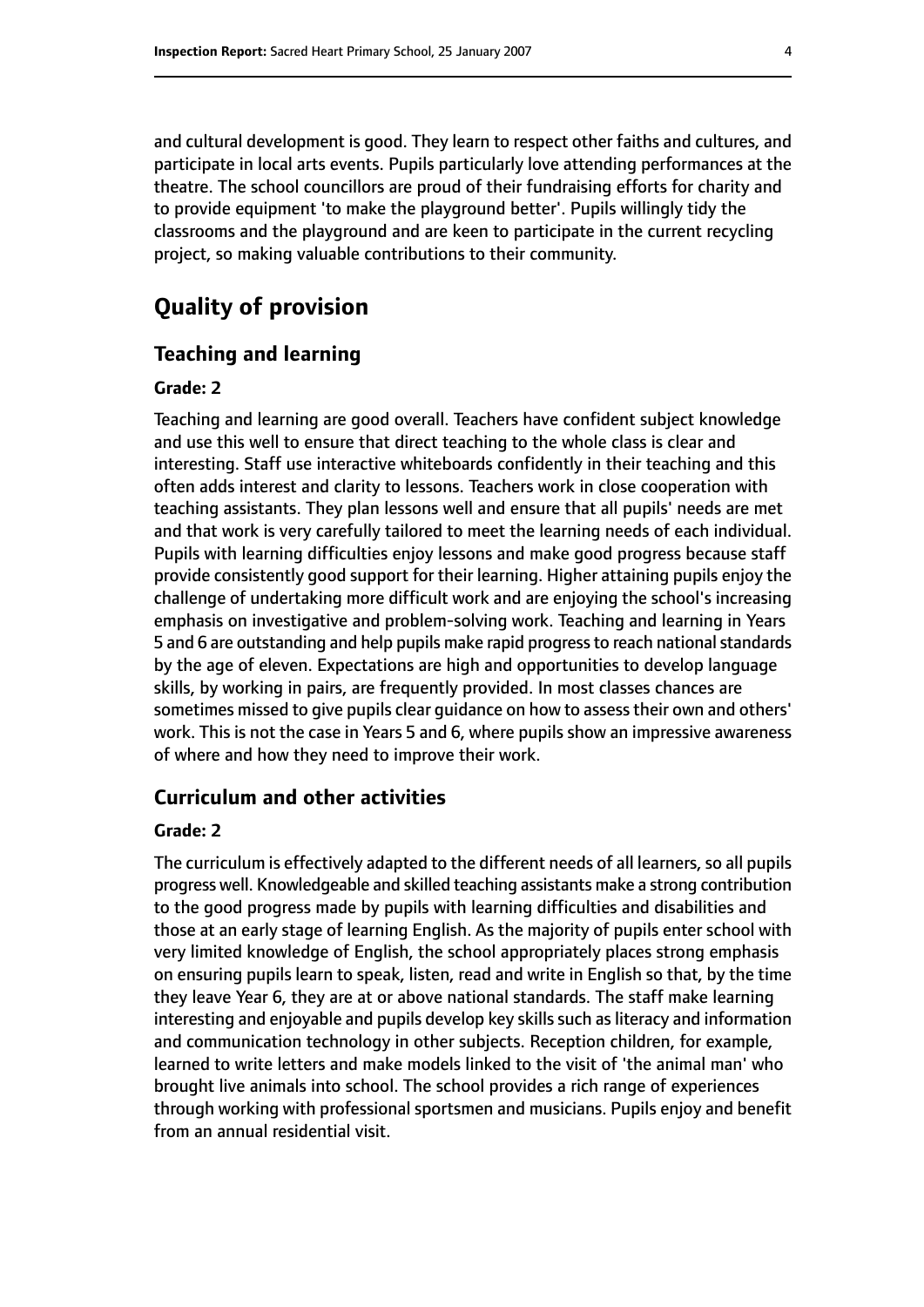#### **Care, guidance and support**

#### **Grade: 1**

The school provides a welcoming, happy environment where pupils and their parents feel safe and secure. One pupil said, 'The school makes me feel at home'. Staff work closely with all families and know their pupils very well so they are very well supported and guided. Pupils' personal development is carefully monitored and the monitoring of academic progress is meticulous and results in the provision of carefully tailored extra programmes to make sure that they do their best. Arrangements to ensure pupils are safeguarded meet current requirements. Strong partnerships with outside support agencies benefit pupils and their families. Pupils with learning difficulties and disabilities and those still learning English are supported outstandingly well by staff, who show high levels of respect and concern for their pupils.

# **Leadership and management**

#### **Grade: 1**

The headteacher and assistant head provide outstanding leadership and management, resulting in rising standards and good progress and achievement. The headteacher has the full support of staff, parents and governors and has very successfully worked to improve the confidence and skills of teachers and teaching assistants. Checking is thorough and systematic and through careful evaluation the school has an accurate, challenging and detailed picture of what needs to be done to bring about further improvements in provision and standards. A shared determination to provide the best for pupils, along with outstanding leadership and management, means that the school has outstanding capacity to continue to adapt and improve in the light of new circumstances. Governors carry out their roles effectively and enthusiastically.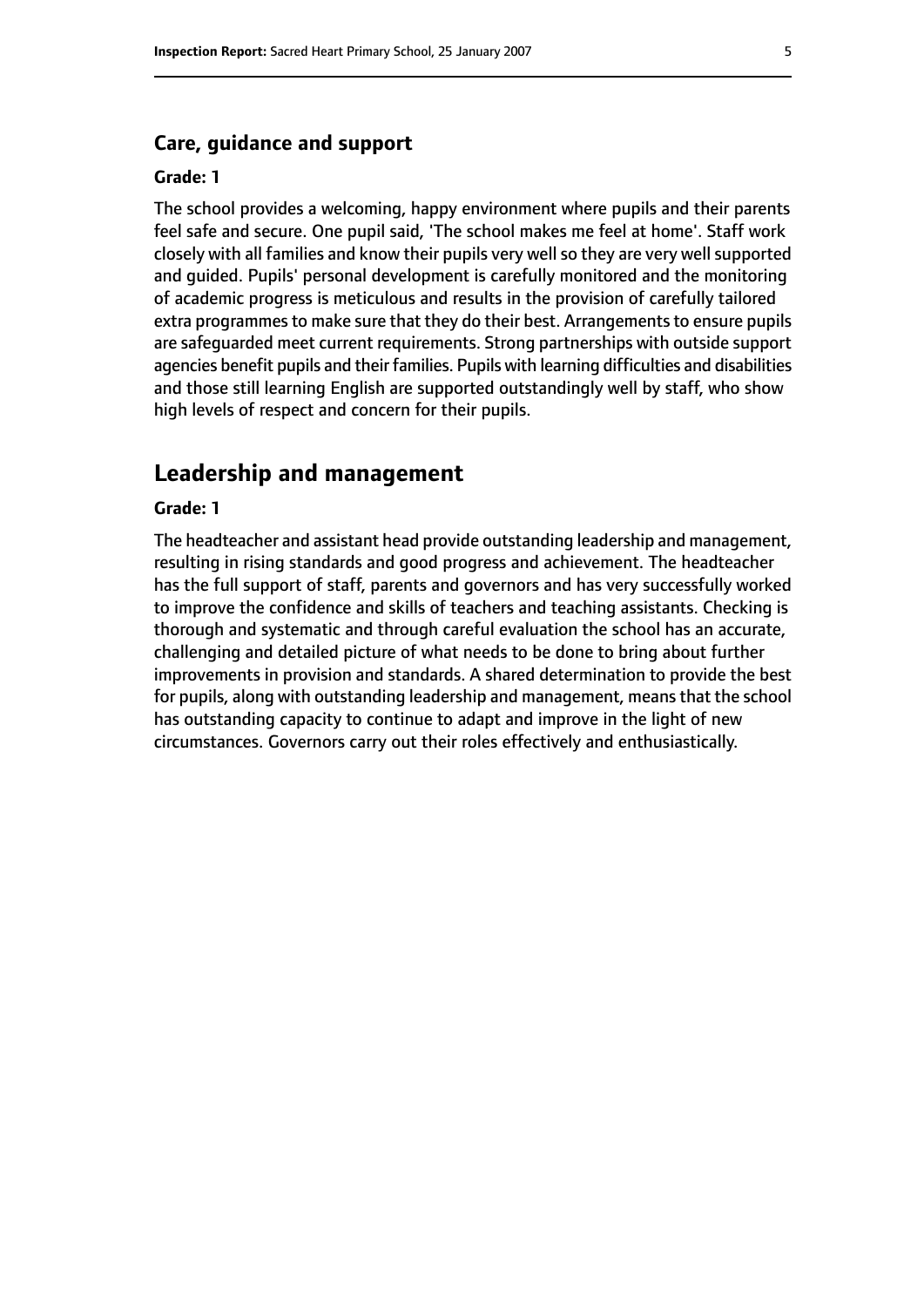**Any complaints about the inspection or the report should be made following the procedures set out inthe guidance 'Complaints about school inspection', whichis available from Ofsted's website: www.ofsted.gov.uk.**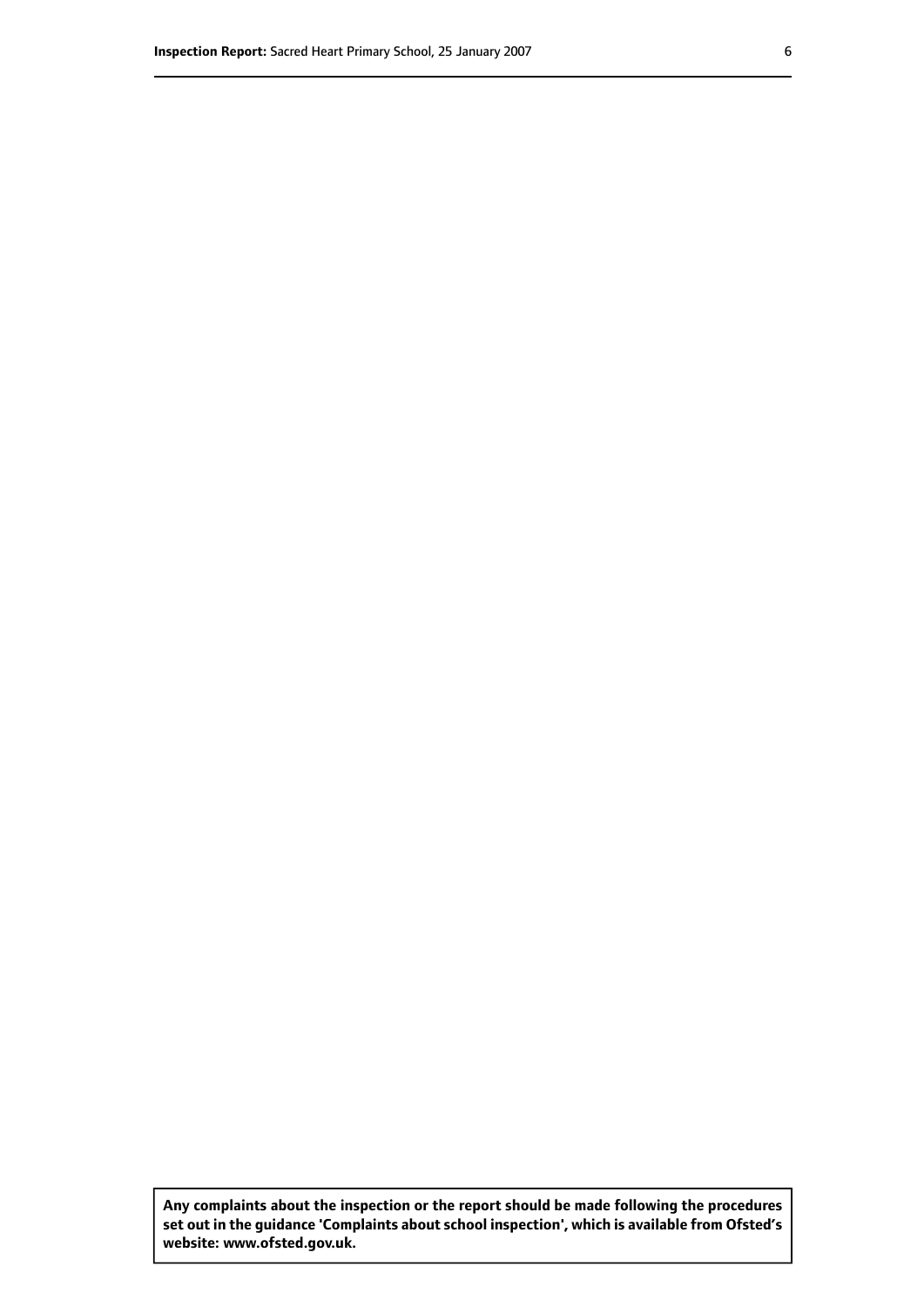# **Inspection judgements**

| Key to judgements: grade 1 is outstanding, grade 2 good, grade 3 satisfactory, and grade 4 | School         |
|--------------------------------------------------------------------------------------------|----------------|
| inadeauate                                                                                 | <b>Overall</b> |

# **Overall effectiveness**

| How effective, efficient and inclusive is the provision of education, integrated<br>care and any extended services in meeting the needs of learners? |           |
|------------------------------------------------------------------------------------------------------------------------------------------------------|-----------|
| How well does the school work in partnership with others to promote learners'<br>well-being?                                                         |           |
| The quality and standards in the Foundation Stage                                                                                                    |           |
| The effectiveness of the school's self-evaluation                                                                                                    |           |
| The capacity to make any necessary improvements                                                                                                      |           |
| Effective steps have been taken to promote improvement since the last<br>inspection                                                                  | <b>NA</b> |

# **Achievement and standards**

| How well do learners achieve?                                                                               |  |
|-------------------------------------------------------------------------------------------------------------|--|
| The standards <sup>1</sup> reached by learners                                                              |  |
| How well learners make progress, taking account of any significant variations between<br>groups of learners |  |
| How well learners with learning difficulties and disabilities make progress                                 |  |

# **Personal development and well-being**

| How good is the overall personal development and well-being of the<br>learners?                                  |  |
|------------------------------------------------------------------------------------------------------------------|--|
| The extent of learners' spiritual, moral, social and cultural development                                        |  |
| The behaviour of learners                                                                                        |  |
| The attendance of learners                                                                                       |  |
| How well learners enjoy their education                                                                          |  |
| The extent to which learners adopt safe practices                                                                |  |
| The extent to which learners adopt healthy lifestyles                                                            |  |
| The extent to which learners make a positive contribution to the community                                       |  |
| How well learners develop workplace and other skills that will contribute to<br>their future economic well-being |  |

# **The quality of provision**

| How effective are teaching and learning in meeting the full range of the<br>  learners' needs?                      |  |
|---------------------------------------------------------------------------------------------------------------------|--|
| $\mid$ How well do the curriculum and other activities meet the range of needs<br>$\mid$ and interests of learners? |  |
| How well are learners cared for, guided and supported?                                                              |  |

 $^1$  Grade 1 - Exceptionally and consistently high; Grade 2 - Generally above average with none significantly below average; Grade 3 - Broadly average to below average; Grade 4 - Exceptionally low.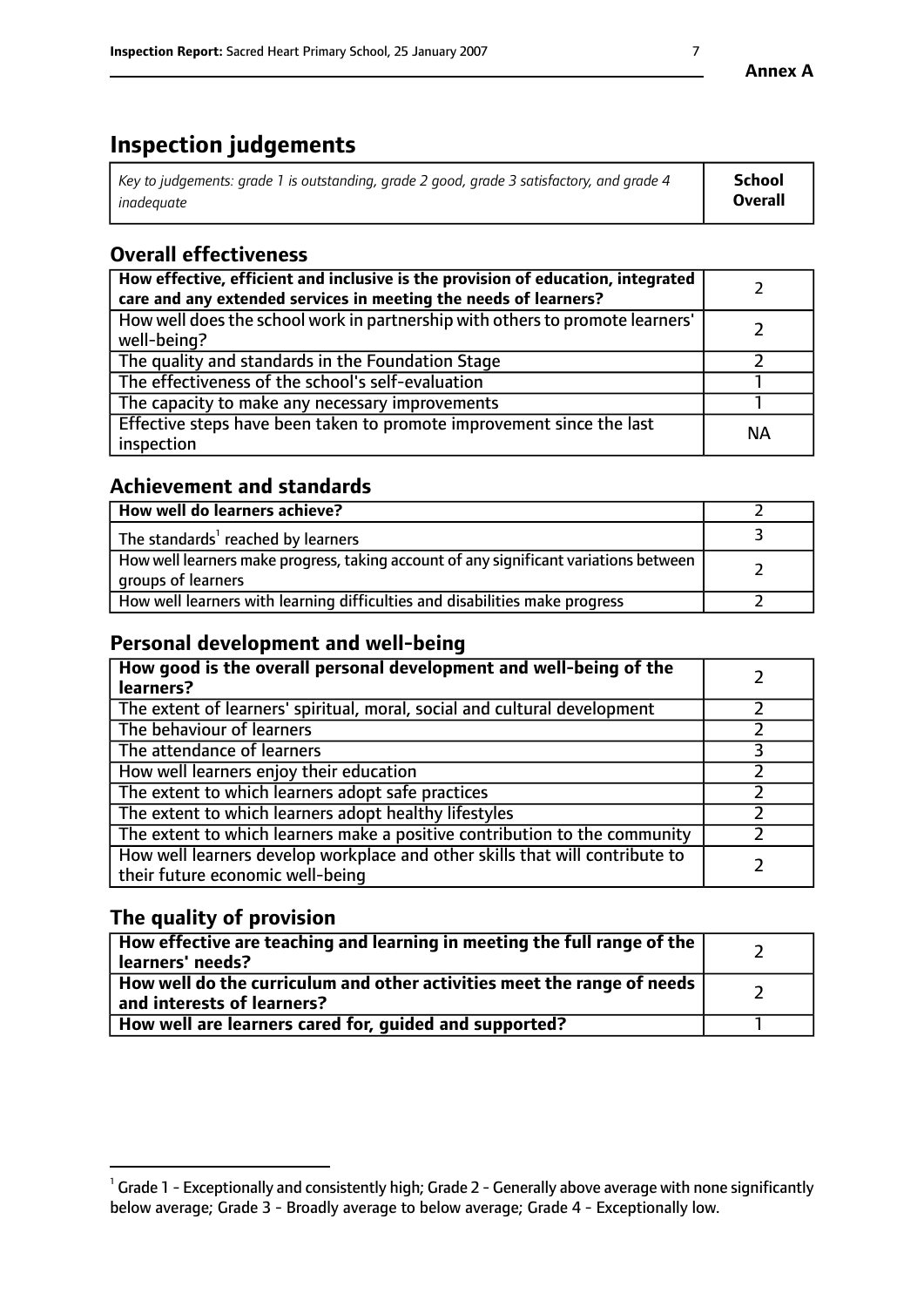# **Leadership and management**

| How effective are leadership and management in raising achievement<br>and supporting all learners?                                              |               |
|-------------------------------------------------------------------------------------------------------------------------------------------------|---------------|
| How effectively leaders and managers at all levels set clear direction leading<br>to improvement and promote high quality of care and education |               |
| How effectively performance is monitored, evaluated and improved to meet<br>challenging targets                                                 |               |
| How well equality of opportunity is promoted and discrimination tackled so<br>that all learners achieve as well as they can                     |               |
| How effectively and efficiently resources, including staff, are deployed to<br>achieve value for money                                          | $\mathcal{P}$ |
| The extent to which governors and other supervisory boards discharge their<br>responsibilities                                                  |               |
| Do procedures for safeguarding learners meet current government<br>requirements?                                                                | Yes           |
| Does this school require special measures?                                                                                                      | <b>No</b>     |
| Does this school require a notice to improve?                                                                                                   | <b>No</b>     |